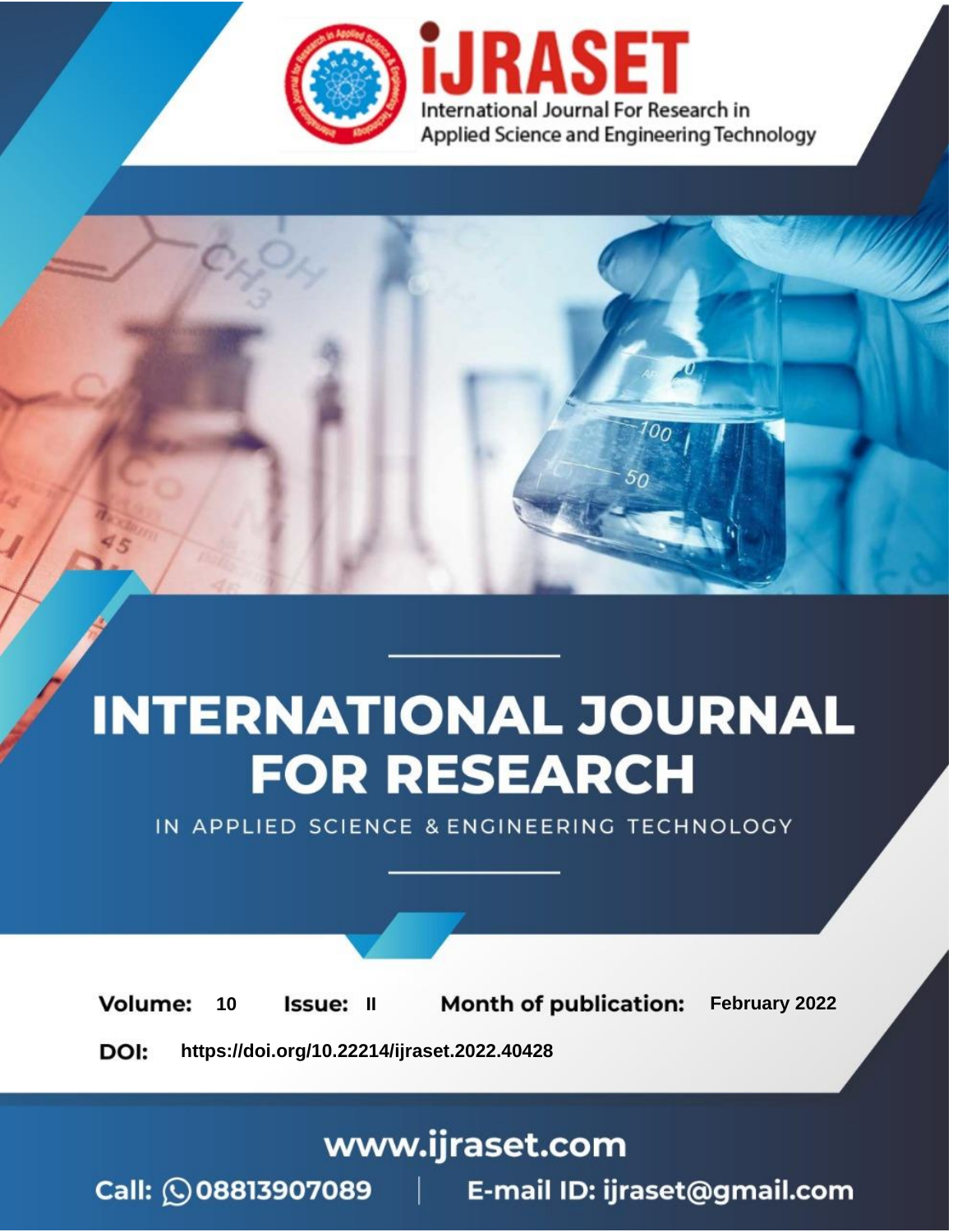

### **Sign Language Detector using cloud**

Taokeer Alam<sup>1</sup>, Dr. Murugan R<sup>2</sup>

*<sup>1</sup>MCA Scholar, <sup>2</sup>Associate Professor, School of CS and IT, Dept of MCA, Jain (Deemed-to-be University)-560069, Bangalore, Karnataka*

*Abstract: Peoples who are deaf/dumb use Sign language to convey their message to normal people. Sign language detector using cloud provides us an innovative, user friendly way of interaction with the computer which is more familiar to human beings. Sign language detector has a wide area of application including human machine interaction, sign language, immersive game technology etc. By keeping in mind, the similarities of human hand shape with four fingers and one thumb, this paper aims to present a real time system for sign language detector on the basis of detection of some meaningful shape-based features like orientation, center of mass (centroid), status of fingers, thumb in terms of raised or folded fingers of hand and their respective location in image. The approach introduced in this paper is totally depending on the shape parameters of the hand gesture. It does not consider any other means of hand gesture recognition like skin color, texture because these image-based features are extremely variant to different light conditions and other influences. To implement this approach, we have utilized a simple web cam which is working on 20 fps with 7 mega pixel intensity.*

*Keywords: Sign language detector, cloud*

#### **I. INTRODUCTION**

Many peoples around the world have issue with lack of hearing and loss of voice to share their thoughts with normal peoples. To have a system for such kind of peoples has become most important. With the evolution of new world and new technologies and education, it becomes very important for every single person around the world to contribute in this evolution. With the development of Sign Language Detector, it will help deaf/dumb peoples to convey their thought and opinions to the normal people which will help to add such kind of peoples to main stream.

In this research paper we are using 26 English alphabets and every alphabet represents a specific sign. Every sign we are using is processed dataset as grayscale image with high contrast, that makes the background behind the gesture of hand fully white and edges with black of the sign which provides more accuracy. We have taken multiple pictures of every single sign from different angles.

To demonstrate sign, we used below is a sample of processed image:



Fig. 1 This sign demonstrate sign of alphabet "A"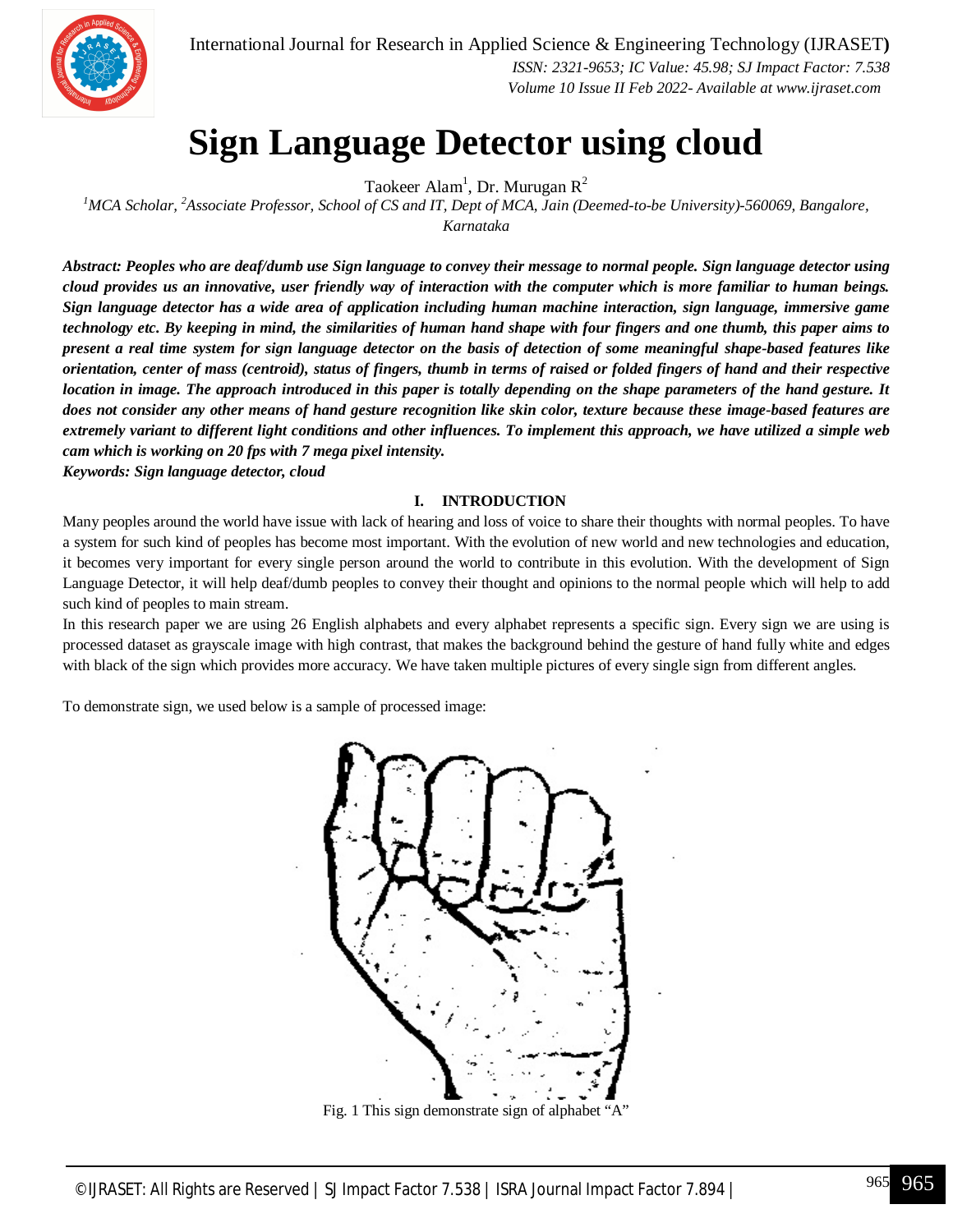

International Journal for Research in Applied Science & Engineering Technology (IJRASET**)**

 *ISSN: 2321-9653; IC Value: 45.98; SJ Impact Factor: 7.538 Volume 10 Issue II Feb 2022- Available at www.ijraset.com*

Similarly, we have taken other this kind of picture for every sign that is demonstrated below.

| А |   | Л         | s |  |
|---|---|-----------|---|--|
| в |   | к         | т |  |
| c | æ | ц         | U |  |
| D |   | м         | ✓ |  |
| Е |   | N         | w |  |
| F |   | $\bullet$ | × |  |
| G |   | Р         |   |  |
| н |   | Q         | z |  |
| ٠ |   | R         |   |  |

Fig. 2 Dataset of all 26 alphabets

Every single sign we used has 156 images with different angles, total dataset consists of 4056 images and all are pre-processed. Sign language Detector using cloud is implemented with the help of cloud services. When we talk about cloud services then there are many options to implement Sign language detector.

Following are options that cloud services provide to develop such system:

*1) Sage Maker:* Sagemaker is one of services offered by AWS which is totally based on cloud, It allows developers to easily build, train and deploy different model. For Sign language Detector it is one of the option through which we can use dataset and with the help of dataset we can train our model and deploy.

It follows below steps for our sign detection using cloud.



*2) Rekognition:* AWS Rekognition is cloud-based SaaS (Software as a Service). It basically compares live images with the reference images and provide the more accurate comparison. It can also be used to deploy Sign language detector with the help of the cloud services that is lambda, S3 Bucket. With the combination of different services of cloud this is also possible to use this approach.

#### **II. PROPOSED SYSTEM**

The aim of this research paper is to implement Sign language Detector using cloud that can improve performance of Sign language detector. With the evolution of cloud technologies, it opened many options to develop different systems on cloud platform. Our proposed system that is Sign language detector uses cloud services. Our proposed system will store all the dataset on the cloud storage and for sign detection from dataset is performed with the help of AWS Rekognition and lambda function to perform action on dataset that is stored in S3 bucket. This system will have zero down time as all the cloud service provider provides zero down time.

We are using pre-processed grayscale frames with black outer edges dataset show in fig 1 and fig 2 for better accuracy.

On cloud one event will trigger other events with the help of AWS lambda to automate the whole process of sign language detection.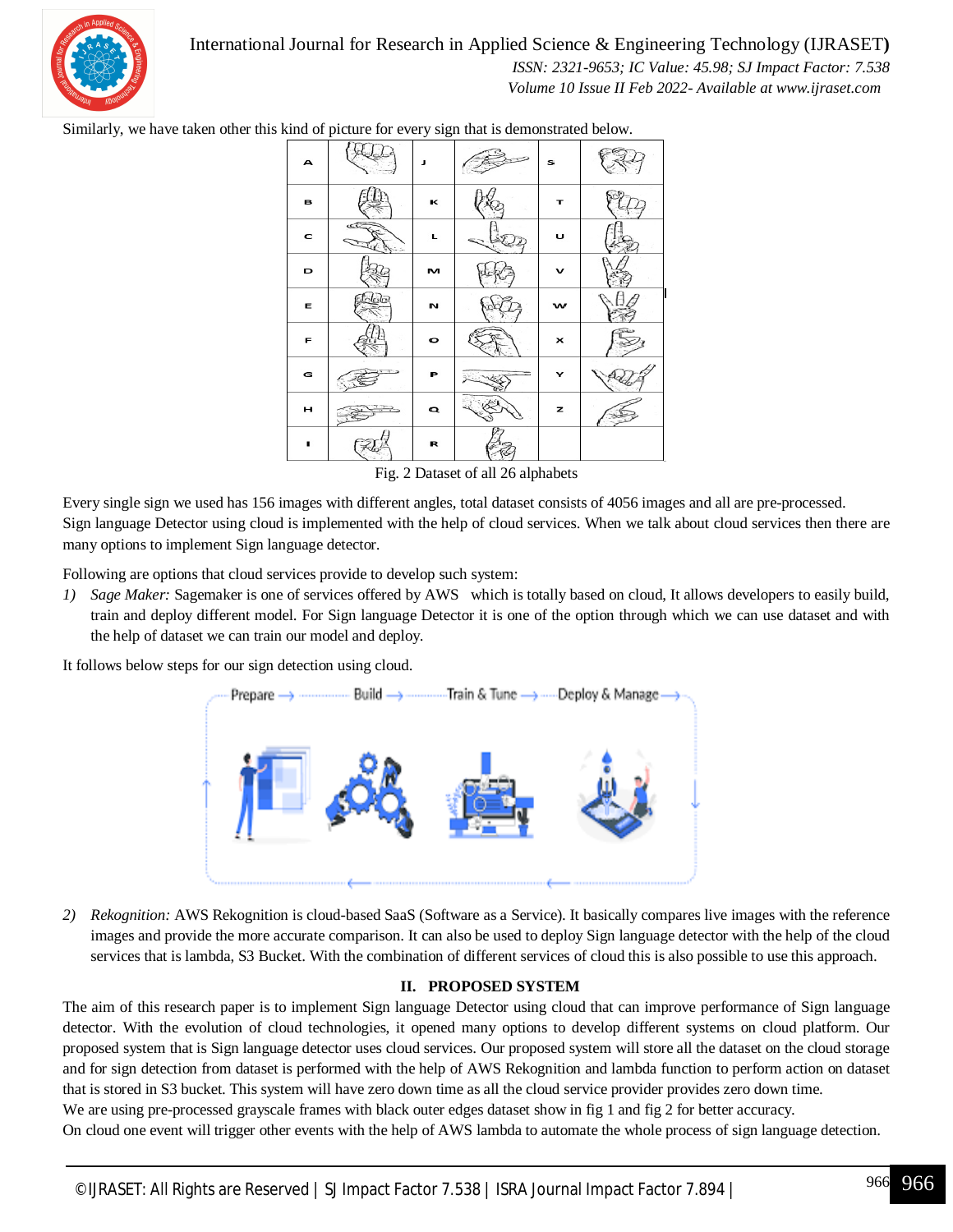

International Journal for Research in Applied Science & Engineering Technology (IJRASET**)**

 *ISSN: 2321-9653; IC Value: 45.98; SJ Impact Factor: 7.538 Volume 10 Issue II Feb 2022- Available at www.ijraset.com*

#### **III.SYSTEM DESIGN**

Sign Language Detector using Cloud firstly capture the gesture shown in front of the camera and stores it into a S3 bucket, as soon as it is uploaded on S3 bucket it triggers lambda function which will communicate with AWS recognition and it fetches the captured frames and compare it with dataset that is stored in another S3 bucket and after comparison it will show the specific alphabet corresponding to that specific sign.

#### **IV.RELATED WORK**

There are different methods to perform hand gesture detection, some sign language detection requires use of hardware's which is hand gloves, depth-cable sensors like Microsoft Kinect sensor.

This Microsoft Kinect sensor create depth frames, a gesture is recognised as a sequence of depth frames used.

Kartik Shenoy, Tejas dastane, Varun Rao, Devendra Vyavaharkar research paper Indian sign language (ISL) demonstrated gesture with one hand sign language detection and further updated with two hand sign language gesture. For their research work they used android smartphone, gestures and sign all are performed using ISL and the forwarded to server for pre processing of the images, pre processing includes face removal, stabilisation and skin colour segmentation to remove background details.

Deepali Naglot, Milind Kulkarni used Leap Motion Controller for Sign language recognition, Leap motion controller is a USB peripheral device, which helps the user to manage their computer system with hand gestures. The sensor used in it is a 3D non-contact motion sensor that recognises hands, fingers, bones. Dataset used here is 520 frames where each alphabet contains 20 frames of same alphabet sign.

Sai Myo Htet, Bawin Aye, Myo Min Hein developed Myanmar Sign Language classification using deep learning, which is based totally on skin colour and did not used sensor and gloves. They used enhancement for skin detection, that with enhance the captured picture with high contrast and colour corrections for better recognition at dark places also. In this proposed system it uses Viola and Jones algorithm, viola jones algorithm with the help of haars feature based cascade it detects face.

#### **V. CONCLUSION**

In the research paper we have discussed about some of possible ways to develop Sign language detector using cloud services. We have implemented the system with the help of AWS Rekognition, AWS Lambda, S3 bucket, Python. Our System uses a huge dataset that give a good accuracy and we are planning to add text prediction with this system so that it will require to show only few signs to complete a word. Text prediction will add more accuracy to our project and saves a lot of time that is required to form sentences to explain something to someone.

#### **REFERENCES**

- [1] Bhadra, R., & Kar, S. (2021, January). Sign Language Detection from Hand Gesture Images using Deep Multi-layered Convolution Neural Network. In 2021 IEEE Second International Conference on Control, Measurement and Instrumentation (CMI) (pp. 196-200). IEEE.
- [2] Htet, S. M., Aye, B., & Hein, M. M. (2020, November). Myanmar Sign Language Classification using Deep Learning. In 2020 International Conference on Advanced Information Technologies (ICAIT) (pp. 200-205). IEEE.
- [3] Zamora-Mora, J., & Chacón-Rivas, M. (2019, October). Real-Time Hand Detection using Convolutional Neural Networks for Costa Rican Sign Language Recognition. In 2019 International Conference on Inclusive Technologies and Education (CONTIE) (pp. 180-1806). IEEE.
- [4] Kadam, S., Ghodke, A., & Sadhukhan, S. (2019, April). Hand Gesture Recognition Software Based on Indian Sign Language. In 2019 1st International Conference on Innovations in Information and Communication Technology (ICIICT) (pp. 1-6). IEEE.
- [5] Prateek, S. G., Jagadeesh, J., Siddarth, R., Smitha, Y., Hiremath, P. S., & Pendari, N. T. (2018, October). Dynamic tool for American sign language finger spelling interpreter. In 2018 International Conference on Advances in Computing, Communication Control and Networking (ICACCCN) (pp. 596-600). IEEE.
- [6] Shenoy, K., Dastane, T., Rao, V., & Vyavaharkar, D. (2018, July). Real-time Indian sign language (ISL) recognition. In 2018 9th International Conference on Computing, Communication and Networking Technologies (ICCCNT) (pp. 1-9). IEEE.
- [7] Shivashankara, S., & Srinath, S. (2017, November). A review on vision based American sign language recognition, its techniques, and outcomes. In 2017 7th International Conference on Communication Systems and Network Technologies (CSNT) (pp. 293-299). IEEE.
- [8] Kumar, N. (2017, October). Motion trajectory based human face and hands tracking for sign language recognition. In 2017 4th IEEE Uttar Pradesh Section International Conference on Electrical, Computer and Electronics (UPCON) (pp. 211-216). IEEE.
- [9] Hassan, M., Assaleh, K., & Shanableh, T. (2016, December). User-dependent sign language recognition using motion detection. In 2016 International Conference on Computational Science and Computational Intelligence (CSCI) (pp. 852-856). IEEE.
- [10] Naglot, D., & Kulkarni, M. (2016, August). Real time sign language recognition using the leap motion controller. In 2016 International Conference on Inventive Computation Technologies (ICICT) (Vol. 3, pp. 1-5). IEEE.